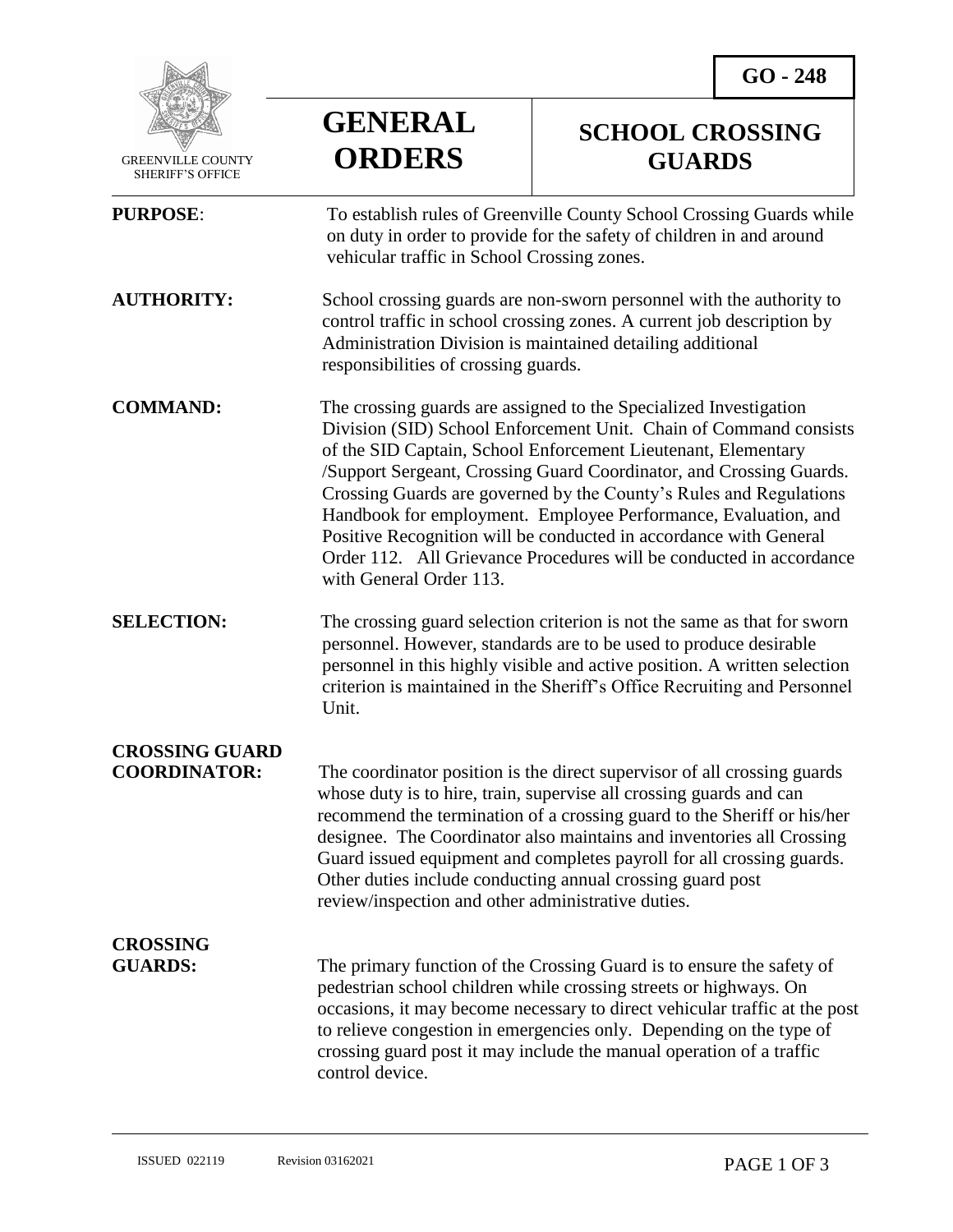j

|                                        | Crossing Guards are to report any issue relating to the traffic at their<br>post. Violations by drivers, pedestrians or any other problems that arise<br>should be addressed with the Coordinator. Any problem or incident<br>that involves school staff or students should be reported to or addressed<br>with the school's principal or designee for resolution and also reported<br>to the Coordinator.                                                                                                                                                                                                                                                                             |
|----------------------------------------|----------------------------------------------------------------------------------------------------------------------------------------------------------------------------------------------------------------------------------------------------------------------------------------------------------------------------------------------------------------------------------------------------------------------------------------------------------------------------------------------------------------------------------------------------------------------------------------------------------------------------------------------------------------------------------------|
| <b>RELIEF</b><br><b>GUARDS:</b>        | Relief guards are responsible for the training of new hires at the<br>direction of the Crossing Guard Coordinator as well as filling in at a<br>crossing guard post(s) when there is a vacancy. When no vacancy<br>exists, the Relief Guard shall provide extra assistance at any post in their<br>zone to increase efficiency and operation of all posts. Relief Crossing<br>Guards will act as training instructors for newly hired Crossing Guards<br>and will complete training records for this purpose as directed by<br>Sheriff's Office policy. This function will also include retraining any<br>Crossing Guard who may be experiencing difficulty of any kind on the<br>job. |
| <b>TRAINING:</b>                       | Crossing Guards will receive annual training on General Order 107<br>Code of Ethics & General Order 109 Sexual, Racial, Religious, and<br>Ethnic Harassment. Additionally, on-the-job training at the post for<br>each new Crossing Guard will be provided by the Crossing Guard<br>Coordinator or Relief Crossing Guards until the Crossing Guard is<br>deemed proficient in his/her duties.                                                                                                                                                                                                                                                                                          |
| <b>UNIFORM</b><br><b>REGULATIONS:</b>  | Crossing Guards are expected to maintain and present a professional,<br>neat appearance while on duty. Any attire that is worn on duty not<br>issued by the Sheriff's office shall be black, blue, khaki in color. Issued<br>equipment and clothing must be worn while on duty determined by the<br>weather. In consideration of the safety of the Crossing Guards, they shall<br>not wear Sheriff's Office patches or attire that possibly identify them as<br>Sheriff's Office Deputies.                                                                                                                                                                                             |
| <b>ANNUAL POST</b><br><b>ANALYSIS:</b> | All School Crossing Guard posts will be surveyed by the Crossing<br>Guard Coordinator on an annual basis. The survey is to determine<br>the validity and maintenance of each post and whether additional posts<br>are needed. The survey will consider the engineering aspects of the<br>post, the number of children, whether the crosswalk lines are in need of<br>restriping, evaluation of the flashing lights, and general safety of the<br>crosswalk.                                                                                                                                                                                                                            |